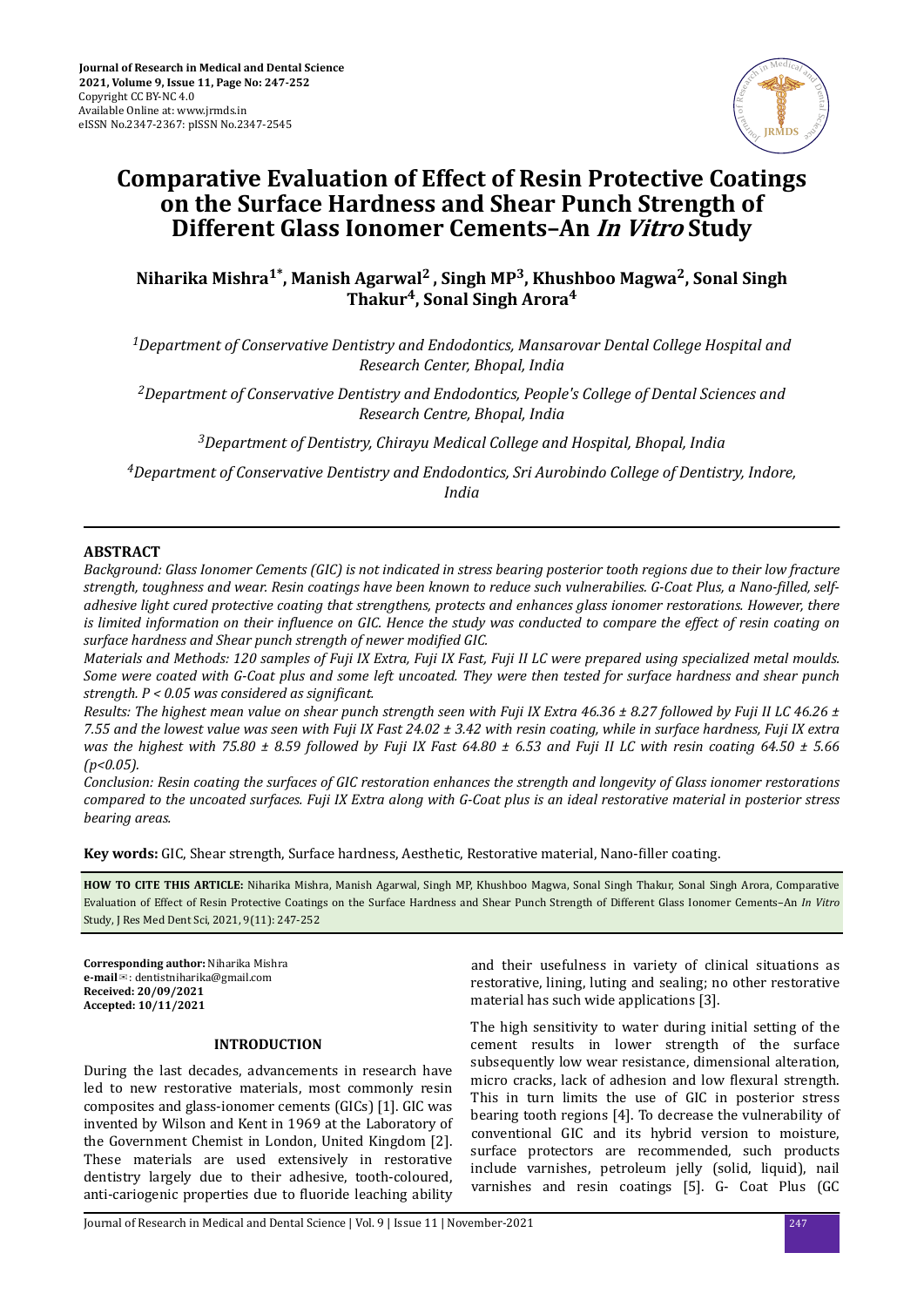Corporation, Tokyo, Japan) is a nano-filled, self-adhesive light cured protective coating that strengthens, protects and enhances the longevity of GIC restorations [6-8]. There is paucity in the literature about the effect of nanofilled resin coatings on the newer generations of GIC such as Fuji IX Extra, Fuji IX Fast and Fuji II LC (GC Corporation, Tokyo, Japan). Hence, the aim of present study was to compare and evaluate the effect of nanofilled resin coating on the surface hardness and shear punch strength of newer modified GICs namely Fuji IX Extra, Fuji IX Fast and Fuji II LC.

# **MATERIALS AND METHODS**

The present study was approved by the institutional ethical board of People's college of dental sciences and research institute (2014 CON02]. 120 samples (N=120) three GICs i.e. Fuji IX Extra (GC Corporation), Fuji IX Fast (GC Corporation), Fuji II LC (GC Corporation) (Figure 1) were prepared using customized metal moulds with dimensions (10 mm x 2mm) (Figure 2).



**Figure 1: Armamentarium used in the study - (Fuji II LC, Fuji IX Fast, Fuji IX Extra, G- Coat Plus).**



**Figure 2: Stainless steel split moulds (Custom made).**

These specimens were prepared by compressing the GIC material between two glass slides (76mm x 26mm x 1mm), separated by the split metal mould. The upper surfaces of unset specimen were covered with thin Mylar strips (Rite Dent, India). Specimens of Fuji II LC were irradiated using Blue phase CB Polywave LED polymerization equipment at 1200 mW/ cm2 for 20 seconds. The polymerization of the specimen was carried out on each side top and bottom sides against the strip and glass slides and samples were polymerized for 20 seconds after removal from the mould.

Then specimens of each group were divided into subgroups of 10 into which 10 were coated with G- Coat Plus resin coating and irradiated using Blue phase CB Polywave LED polymerization equipment at 1200m W/cm2 for 20 seconds.

# **Inclusion criteria**

Samples free of any defects and scratches when observed under magnification.

# **Exclusion criteria**

Samples with any uneven margins, any defects and scratches. The Surface hardness specimens were removed from the mould and any flash of Material was trimmed away with sand paper. Then all the specimens were kept in Saline at 37o C prior to testing for 2 weeks (Figure 3).



**Figure 3: GIC samples without coat and with coat in saline.**

For Surface Hardness testing, prepared samples were tested and evaluated using the Vicker's micro hardness tester (Reichert Austria Make, Sr. No. 363798).

The Diamond Indentor is positioned on the sample surface. 100 g load applied for 20 seconds dwell time. Indentor is removed & Indentation measured. Vicker Hardenss is noted from the Chart provided.

The Shear punch strength specimens were removed from the mould and any flash of Material was trimmed away with sand paper.

Then all the specimens were kept in distilled water at 37o C prior to testing for 2 weeks. The protocol followed for testing is illustrated in (Figures 4 and 5).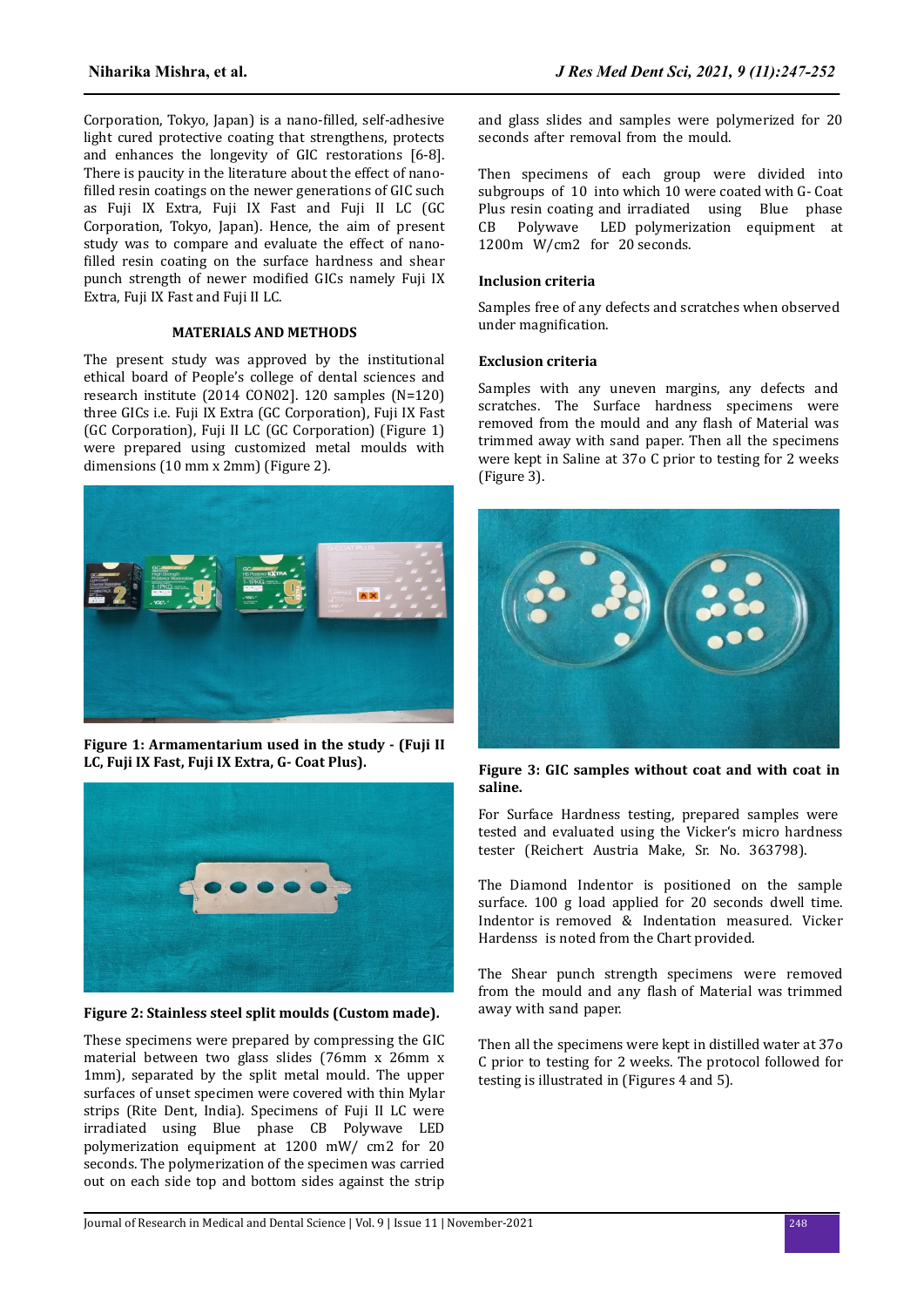





**Figure 5: Schematic illustration showing protocol followed for shear punch strength test.**

#### **Specimen testing for shear punch strength**

All the specimens were kept individually in the micro punch apparatus mounted on Universal testing machine (Star testing systems, India). The thickness of each specimen was measured with the digital micrometre (Mitutoyo, Japan) with an accuracy of 0.001 mm. The compressive force was applied on the punch at cross head speed of 1 mm/ min & maximum load was recorded.

Shear punch strength was calculated using formula:

Shear strength (MPa)=Force (N)/3.14 X Punch diameter (mm) X Thickness of Specimen (mm)

Data was entered in Microsoft excel. Mean and standard deviation (SD) of shear punch strength (MPa) in different glass ionomer/restorative materials with or without resin coat were calculated. Shapiro-Wilk test showed that shear punch strength (MPa) follow normal distribution. Hence parametric test, two way ANOVA (analysis of variance) followed by LSD post Hoc test was applied for comparison between different groups. P value <0.05 was considered statistically significant. All analyses were performed using version 21.0 of the Statistical Package for social sciences (IBM Corporation, Armonk, New York, U.S.A.).

#### **RESULTS**

For Shear Punch Strength testing, the thickness of each specimen was measured with the digital micrometre (Mitutoyo, Japan) with an accuracy of 0.001 mm at cross head speed of 1 mm/ min & maximum load was recorded.

Table 1 and Figure 6 show the mean values for Shear punch strength of three different GICs with and without coating. The highest mean value was seen with Fuji IX Extra  $46.36 \pm 8.27$  followed by Fuji II LC  $46.26 \pm 7.55$  and the lowest value was seen with Fuji IX Fast  $24.02 \pm 3.42$ with resin coating. Without resin coating mean and standard deviation value was highest for Fuji II LC 20.05 ± 3.40 followed by Fuji IX Extra and lowest for Fuji IX Fast. The result obtained was statistically significant (P< 0.001). The interaction between GICs and Resin coating was statistically significant on Shear punch Strength in coronal sections ( $F=11.929$ ,  $p<0.001$ ).

| Table 1: Mean and standard deviation (SD) of Shear punch Strength (MPa) of three different GICs (GICs) with |  |
|-------------------------------------------------------------------------------------------------------------|--|
| and without resin coating.                                                                                  |  |

| GICs          | Mean ± SD of shear punch strength (MPa) of resin coated and uncoated<br>materials | p-Value          |       |
|---------------|-----------------------------------------------------------------------------------|------------------|-------|
|               | <b>Resin Coated</b>                                                               | Uncoated         |       |
| Fuji IX Extra | $46.36 \pm 8.27$                                                                  | $23.55 \pm 5.21$ |       |
| Fuji IX Fast  | $24.02 \pm 3.42$                                                                  | $20.05 \pm 3.40$ | 0.001 |
| Fuji II LC    | $46.26 \pm 7.55$                                                                  | $32.51 \pm 6.91$ | 0.001 |

Journal of Research in Medical and Dental Science | Vol. 9 | Issue 11 | November-2021 249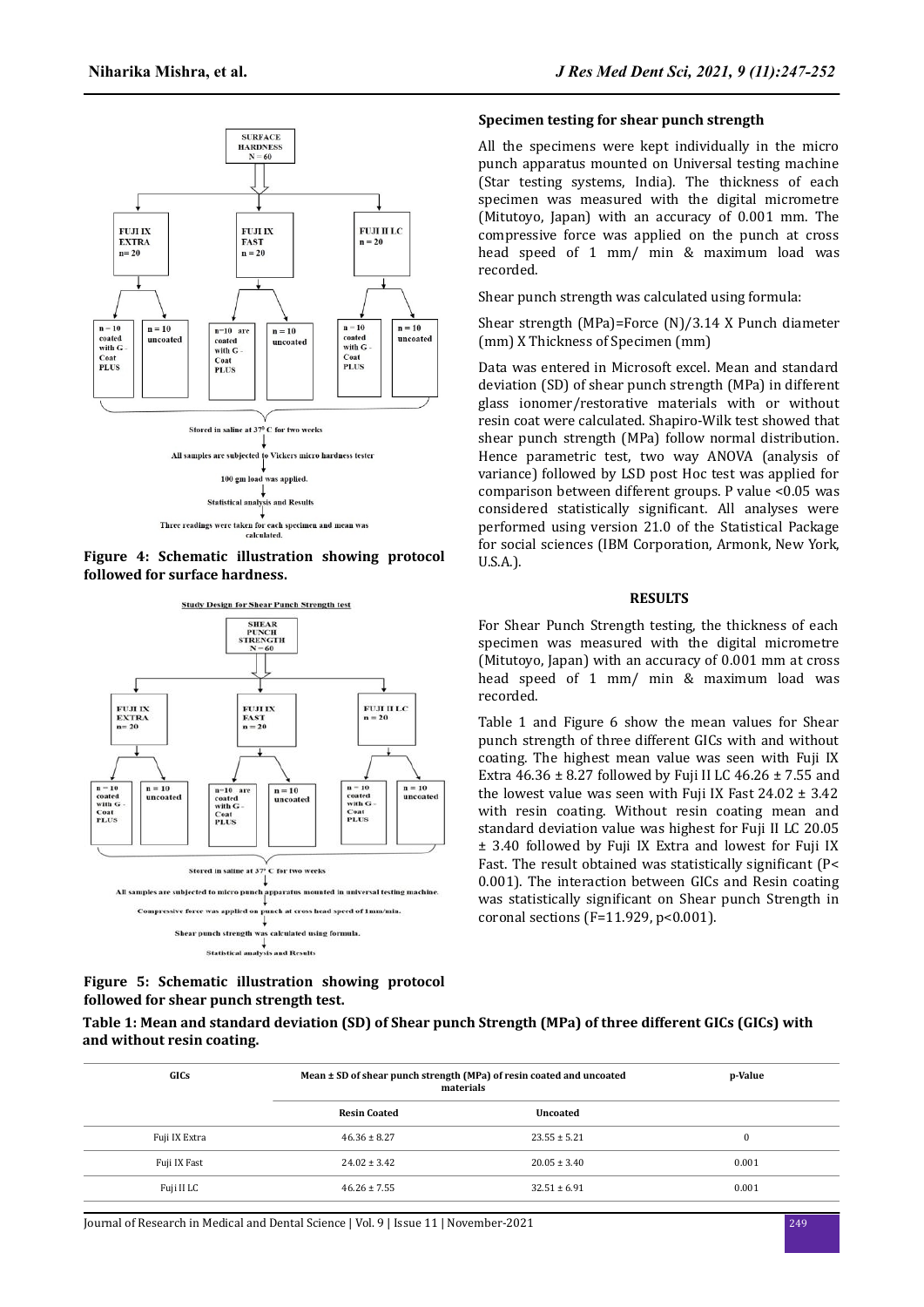

## **Figure 6: Comparison of Mean and standard deviation (SD) of Shear punch strength of three different Glass Ionomer Cements (GICs) with and without resin coating.**

Table 2 and Figure 7 shows the mean values of Surface Hardness of three different GICs with and without coating. Within the cements, the highest mean value was

seen with Fuji IX Extra 75.80  $\pm$  8.59 followed by Fuji IX Fast  $64.80 \pm 6.53$  and lowest for Fuji II LC with resin coating  $64.50 \pm 5.66$ . Without resin coating mean and standard value was highest for Fuji IX Extra followed by Fuji IX Fast and lowest for Fuji II LC. The mean Surface hardness differ significantly between different GICs (P< 0.001). When LSD post hoc test was applied it showed that mean Surface hardness in Fuji IX Extra was significantly higher than Fuji IX Fast and Fuji II LC. The interaction between GICs and Resin coating was statistically significant on Surface hardness (F=8.664, p<0.01). There was no significant difference between Fuji IX Extra, Fuji IX Fast and Fuji II LC for Surface hardness among the uncoated materials.

**Table 2: Mean and standard deviation (SD) of Surface hardness (VHN) of three different GICs (GICs) with and without resin coating.**

| GICs          | Mean ± SD of Surface hardness (VHN) of resin coated and uncoated materials | p-Value          |          |
|---------------|----------------------------------------------------------------------------|------------------|----------|
|               | <b>Resin Coated</b>                                                        | Uncoated         |          |
| Fuji IX Extra | $75.80 \pm 8.59$                                                           | $51.70 \pm 2.63$ | 0.009    |
| Fuji IX Fast  | $64.80 \pm 6.53$                                                           | $55.20 \pm 4.02$ | $\Omega$ |
| Fuji II LC    | $64.50 \pm 5.66$                                                           | $51.50 \pm 5.26$ | 0.001    |



**Figure 7: Comparison of Mean and standard deviation (SD) of Surface hardness (VHN) of three different Glass Ionomer Cements (GICs) with and without resin coating.**

# **DISCUSSION**

In recent years, there have been considerable modifications made in the formulations to improve thier handling properties. In spite of these advantages, conventional glass ionomers suffer from short working times and long setting times, brittleness, low fracture toughness, poor resistance to wear, susceptible to moisture contamination or dehydration during the early stages of the setting reaction [9]. They are not the preferred restorative of choice in the posterior regions where the masticatory load is high. This makes them susceptible to fracture due to their low strength. Over the past years, several modifications have been done to enhance the physical and mechanical properties of GIC.

Surface protectors are usually recommended during their initial set in order to protect them from moisture. Today several commercial products are available such as coca butter, petroleum jelly), waterproof varnishes (based on nitrocellulose) and resins (methyl methacrylate, amide and preferably filled, light-cured, bonding resins) varnishes [10,11]. Studies have shown sealing of the cement prior to initial set produces optimal compressive strength [12,13]. G-Coat Plus, a nano-filled self-adhesive light cured protective coating that strengthens, protects and enhances the longevity of glass ionomer restorations, composite resin and temporary restorations.

Kato et al studied the influence of the various coating materials for the conventional restorative GIC, Fuji IXGP EXTRA (F9E) on its properties and concluded that F9E coated with G-COAT PLUS showed the highest flexural strength. Tensile bond strength of G-COAT PLUS is significantly higher than other products [14]. The strength of auto-cured cements has been shown to increase over a 1-year period. A recent study found that the strength of a high strength auto-cured glass ionomer reached a maximum within 1 to 2 weeks for resin-coated and uncoated specimens, respectively [14].

The effect of coating on two commercial glass-ionomer cements by either petroleum jelly or wax was studied by Samantha E. Booth et al [15]. Coating with wax had increased the surface hardness significantly compared with the uncoated control, whereas coating the specimens in petroleum jelly led to only a slight increase in surface hardness. This study thus confirmed the idea that immature glass-ionomers be protected from early exposure to moisture, and that the protection offered by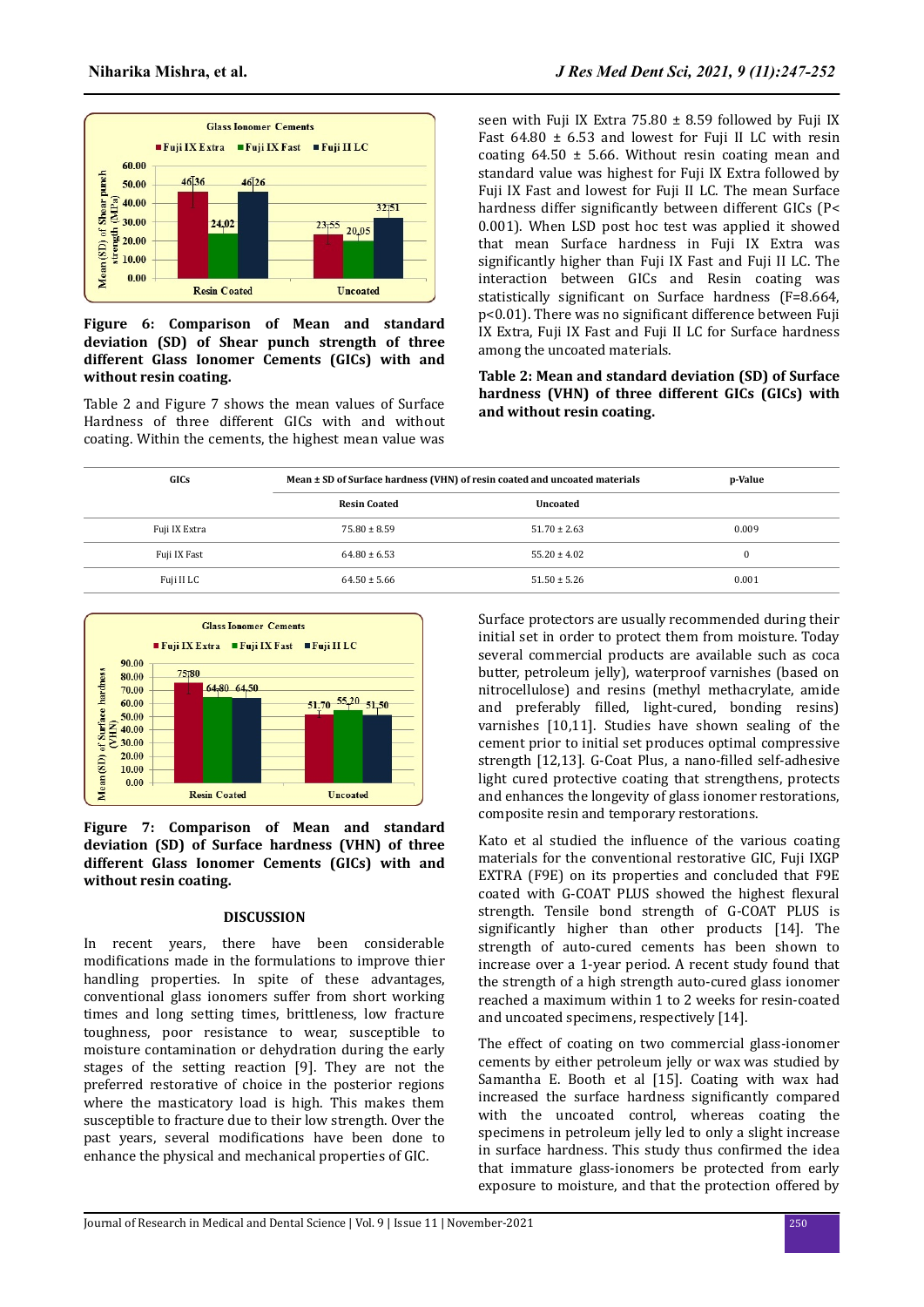petroleum jelly is only modest. There are studies which contradict early contact of GIC with water, decrease the strength of GICs. The findings in our study was in agreement with Bagheri et al who determined the effect of G- Coat Plus on the mechanical properties of GICs and they concluded that the mechanical properties of the restorative materials were affected by applying G-Coat Plus and distilled water immersion over time [16].

In our study, we evaluated and compared the effect of resin coating on two important properties- Surface hardness and Shear punch strength of newer modified GICs coated with a resin protective agent. The thickness of each specimen was measured with a digital micrometre with an accuracy of 0.01-mm prior to placement in the shear punch apparatus. The mean Shear punch Strength differed significantly from the resin coated and uncoated materials. In Resin coated materials, mean Shear punch Strength in Fuji IX Extra and Fuji II LC was significantly higher than Fuji IX Fast. There was no significant difference between Fuji IX Extra and Fuji II LC. In Uncoated materials, mean Shear punch Strength in Fuji II LC was significantly higher than Fuji IX Extra and Fuji IX Fast with no significant difference between Fuji IX Extra and Fuji IX Fast. The higher strength of the resinmodified (Fuji II LC), when compared to its conventional auto-cured counterpart (Fuji II), was in agreement with previous studies [17].

Bala et al in evaluated the amount of micro leakage at the interface of different restorative materials and tooth surface in class II restoration. They concluded that reduction in micro leakage was seen with protective coating compared to samples without coating [18]. Within the types of restorations, Resin modified GIC showed least micro leakage followed by Polyacid modified resin composites and Resin composite.

Second important property which influences the longevity of restoration is hardness of restorative material. It is defined as the resistance to surface indentation. According to Zhang YR et al the Vickers Hardness test is a method used for brittle materials, in which a pyramidal indentation is made using a specified load and application time, the resultant hardness number being independent of the applied load [19]. For present study the dimensions of the specimens were 10mm x 2mm which is analogus to the method described by Bala et al [18]. The specimens coated with G–Coat Plus were harder than those left uncoated. The mean Surface hardness in Resin coated materials was significantly higher than uncoated materials.

Xie et al [19]determined the flexural strength (FS), compressive strength (CS), diametral tensile strength (DTS), Knoop hardness (KHN) and wear resistance of ten commercial glass-ionomer cements (GICs). They found that larger glass particle sizes and a more integrated microstructure contributed to a higher wear resistance. The mechanical property of GICs were closely related to their microstructures. Factors such as the integrity of the interface between the glass particles and the polymer matrix, the particle size, and the number and size of voids

have important roles in determining the mechanical properties.

It is important to state that there are many factors in the oral cavity which influence the functioning and longevity of restoration i.e. micro leakage, cyclic changes of occlusal load. This present study has some limitations as it could not completely replicate the complex oral environment. The role of artificial saliva, thermo cycler was not taken into consideration. Such a lack of these conditions in vitro studies may limit the possibility of extrapolating these findings to in vivo situation. Further in vitro and in vivo studies are recommended to correlate with the results of the present study. So, it is suggested that, in future clinical studies it is also necessary to compare the advantages of different protective agents over conventional GIC and its hybrid combinations.

# **CONCLUSION**

Fuji IX Extra accompanied with Nano filler resin coating exhibits superior shear punch strength and hardness and represent an ideal posterior restorative material. They can be incorporated into daily clinical practice to enhance the strength and longevity of GICs.

### **ACKNOWLEDGEMENT**

The authors would like to thank and acknowledge the assistance of Centre for Scientific Research and Development, People's College of Dental Sciences and Research Centre, Bhopal for equipping us with the stereomicroscope.

#### **REFERENCES**

- 1. [Lohbauer U. Dental glass ionomer cements as](https://dx.doi.org/10.3390%2Fma3010076) permanent filling [materials?–properties,](https://dx.doi.org/10.3390%2Fma3010076) [limitations and future trends. Materials 2010;](https://dx.doi.org/10.3390%2Fma3010076) [3:76-96.](https://dx.doi.org/10.3390%2Fma3010076)
- 2. https://patents.google.com/patent/ GB1316129A/en
- 3. [Sidhu SK. Glass-ionomer cement restorative](https://doi.org/10.1111/j.1834-7819.2010.01293.x) [materials: a sticky subject?. Aust Dent J 201;](https://doi.org/10.1111/j.1834-7819.2010.01293.x) [56:23-30.](https://doi.org/10.1111/j.1834-7819.2010.01293.x)
- 4. [van Duinen RN, Kleverlaan CJ, de Gee AJ, et al.](https://doi.org/10.1016/j.dental.2004.09.007) [Early and long-term wear of 'Fast](https://doi.org/10.1016/j.dental.2004.09.007)[set'conventional glass–ionomer cements. Dent](https://doi.org/10.1016/j.dental.2004.09.007) [Mater 2005; 21:716-20.](https://doi.org/10.1016/j.dental.2004.09.007)
- 5. Saleh LA, Khalil MF. The effect of different protective coatings on the surface hardness of glass ionomer cements. Saudi Dent J 1994; 6.
- 6. [Wilder AD, Swift EJ, May KN, et al. Effect of](https://doi.org/10.1016/s0300-5712(99)00075-5) finishing [technique on the microleakage and](https://doi.org/10.1016/s0300-5712(99)00075-5) [surface texture of](https://doi.org/10.1016/s0300-5712(99)00075-5) resin-modified glass ionomer [restorative materials. J Dent 2000; 28:367-73.](https://doi.org/10.1016/s0300-5712(99)00075-5)
- 7. [Nagaraja Upadhya P, Kishore G. Glass ionomer](https://manipal.pure.elsevier.com/en/publications/glass-ionomer-cement-the-different-generations) [cement: The different generations. Trends](https://manipal.pure.elsevier.com/en/publications/glass-ionomer-cement-the-different-generations) [Biomater Artif Organs 2005; 18:158-65.](https://manipal.pure.elsevier.com/en/publications/glass-ionomer-cement-the-different-generations)
- 8. [Williams JA, Billington RW, Pearson GJ. Effect of](https://doi.org/10.1046/j.1365-2842.1998.00282.x) [moisture protective coatings on the strength of a](https://doi.org/10.1046/j.1365-2842.1998.00282.x)